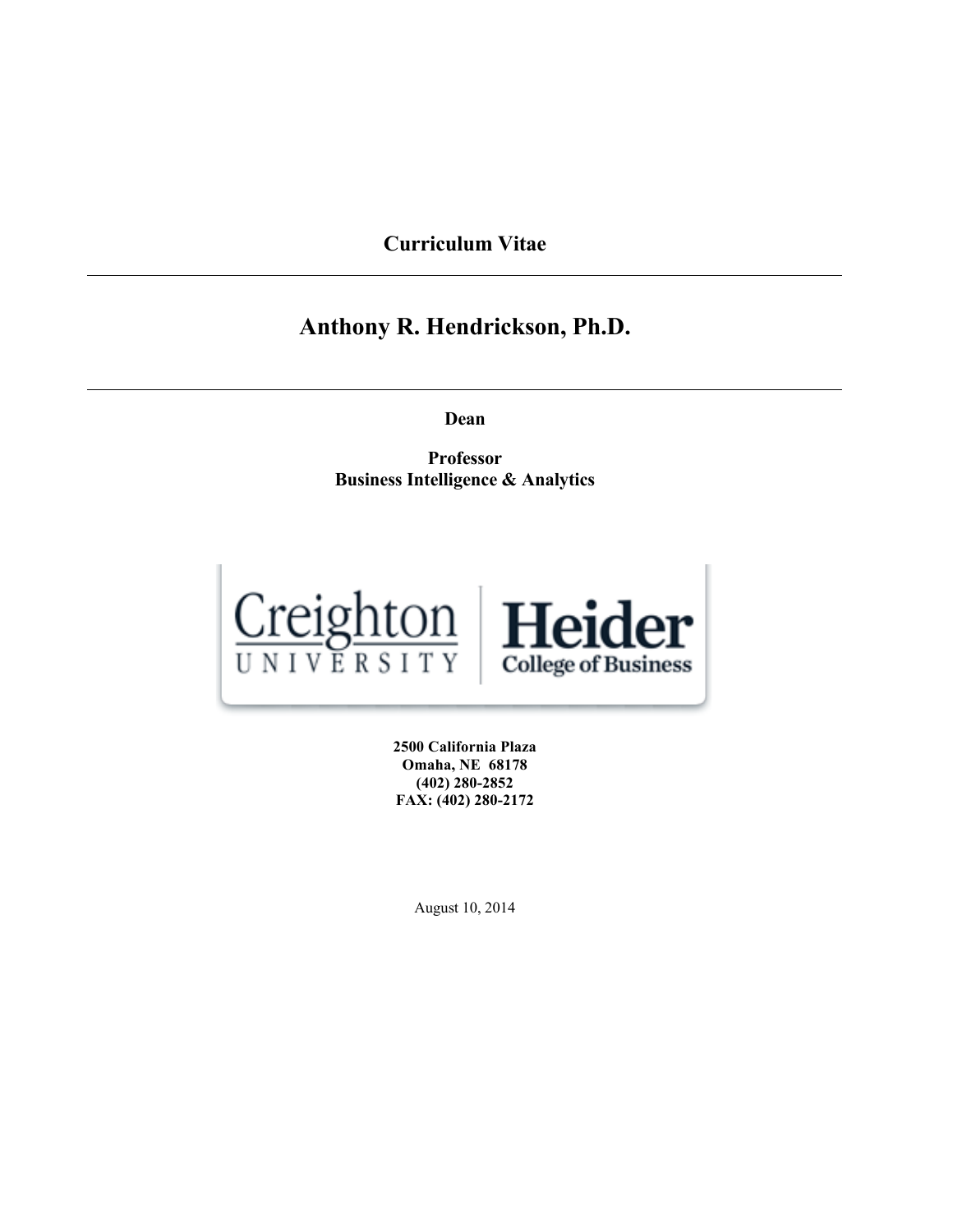# **Anthony R. Hendrickson, Ph.D.**

2500 California Plaza<br>
Heider College of Business<br>
2500 California Plaza<br>
2500 California Plaza<br>
3823 S. 119<sup>th</sup> Plaza<br>
268137 Heider College of Business<br>Creighton University Omaha, NE 68178 (402) 980-7004 cell<br>
(402) 280-2852 *FAX*: (402) 280-217 *E-mail:* AnthonyHendrickson@Creighton .edu *www.creighton.edu/business*

(402) 894-4859 home FAX: (402) 280-2172<br>www.creighton.edu/business

# **Professional Experience**

| October 2013     | Dean, Professor of Business Intelligence and Analytics, Heider College of Business           |
|------------------|----------------------------------------------------------------------------------------------|
| to Present       | Creighton University                                                                         |
| <b>July 2005</b> | Dean, Professor of Business Intelligence and Analytics, College of Business Administration   |
| to October 2013  | Creighton University                                                                         |
| August 2002      | <b>Associate Dean of Academic Programs and Accenture Faculty Fellow, College of Business</b> |
| to June 2005     | Iowa State University                                                                        |
| <b>July 2001</b> | <b>Chair, Department of Logistics, Operations, and Management Information Systems</b>        |
| to August 2002   | Iowa State University                                                                        |
| August 1999      | <b>Associate Professor of Management Information Systems</b>                                 |
| to June 2005     | Iowa State University                                                                        |
| August 1996      | <b>Assistant Professor of Management/Management Information Systems</b>                      |
| to August 1999   | Iowa State University                                                                        |
| August 1994      | <b>Assistant Professor of Management Information Systems</b>                                 |
| to July 1996     | University of Nevada, Las Vegas                                                              |
| January 1991     | <b>Graduate Assistant</b>                                                                    |
| to May 1994      | University of Arkansas                                                                       |
| March 1990       | <b>Internal Consultant</b>                                                                   |
| to January 1991  | Sprint, Inc.                                                                                 |
| March 1987       | <b>Executive Vice President and Chief Operating Officer</b>                                  |
| to March 1990    | Booth Enterprises, Inc.                                                                      |
| October 1984     | Vice President of Finance and Chief Information Officer                                      |
| to March 1987    | MNX, Inc.                                                                                    |
| <b>July 1983</b> | <b>Director of Information Systems</b>                                                       |
| to October 1984  | MNX, Inc.                                                                                    |
| January 1982     | <b>Staff Consultant</b>                                                                      |
| to July 1983     | Arthur Andersen & Co. (Andersen Consulting/Accenture)                                        |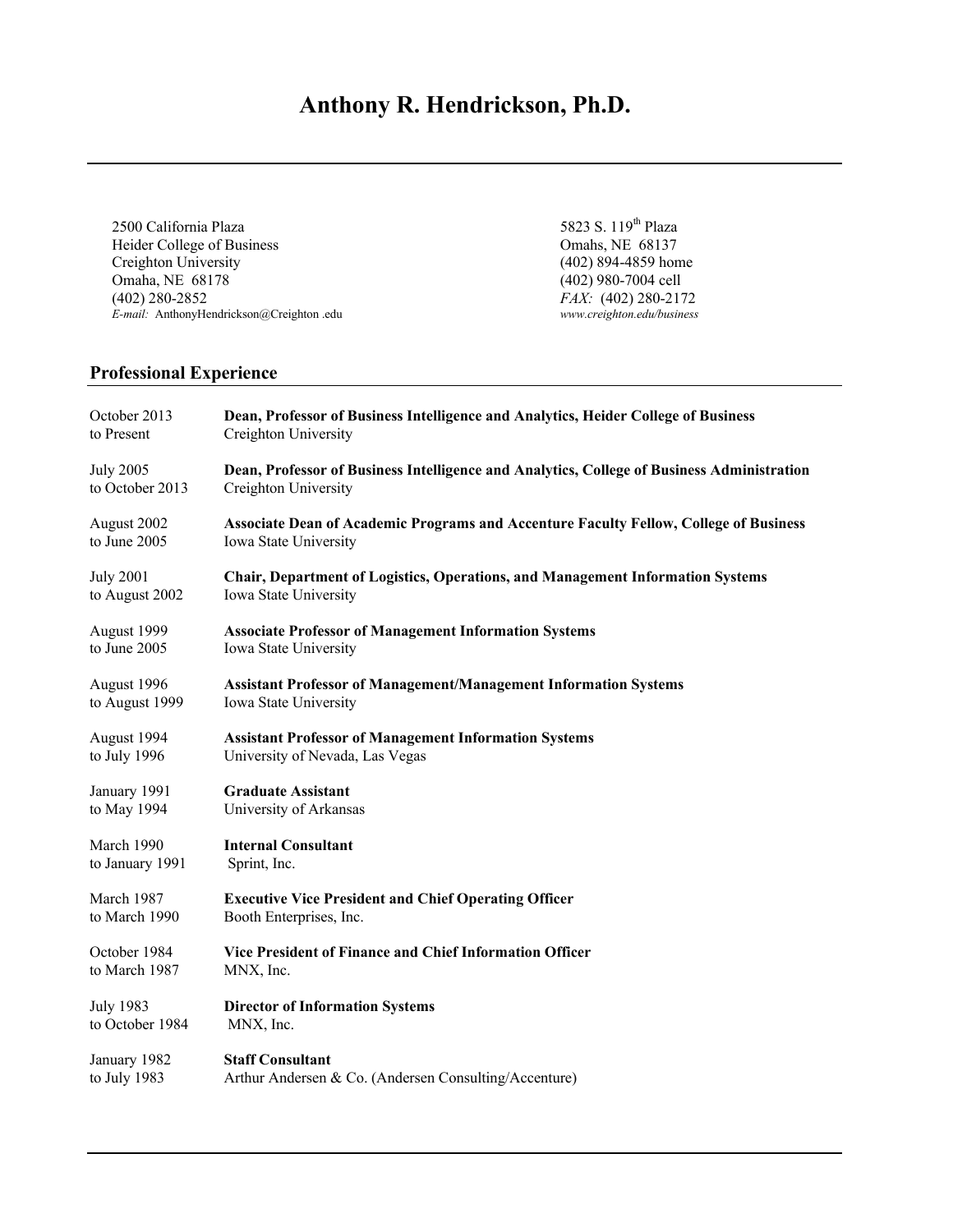# **Education**

| January 1991<br>to May 1994     | Doctor of Philosophy in Business Administration,<br>Computer Information Systems and Quantitative Analysis<br>University of Arkansas<br>Fayetteville, AR    |
|---------------------------------|-------------------------------------------------------------------------------------------------------------------------------------------------------------|
|                                 | Dissertation Title: Object-Oriented Versus Structured Software Development Tasks: The Effects of<br>Hemispheric Brain Dominance and Hemispheric Utilization |
| May 1980<br>to May 1981         | Master of Business Administration,<br>Northwest Missouri State University<br>Maryville, MO                                                                  |
| September 1976<br>to May $1980$ | Bachelor of Science.<br>Majors in Finance and Management<br>Northwest Missouri State University<br>Maryville, MO                                            |

# **University Leadership and Service Activities**

# **Creighton University**

University Committees

Administrative Service

- University Information Technology Council 2014- Present
- University Strategic Plan Enterprise Implementation Team 2013-Present
- University Strategic Planning Committee Vice Chair 2012-2013
- University Taskforce on Transition to Revenue Centered Management Model 2011-Present
- University Work Group on Planning, Budgeting, Business Processes and Revenue Enhancement –Co-Chair - 2011
- University Budget Committee 2006-2011
- University United Way Leadership Committee 2011-2013, Chair 2014
- Law School Dean Search Committee Chair 2008-2009
- Ignatian Colleagues Program– 2009-2010
- Vice President for University Relations Search Committee 2011

### **Iowa State University**

University Committees

Administrative Service

- Committee on University Research and Institute Administration 2002-2005
- University Graduate Curriculum Committee 2002-2005
- University Committee of Associate Deans for Undergraduate Programs 2002-2003

#### University Committees

Faculty Service

- Chair College of Engineering Department Merger Taskforce 2003-2004.
- ISU Extension Futuring Committee Implementation Plan Integration with Colleges 2004
- Co-Chair Continuing Education/Communications Services Director Search 2002-2003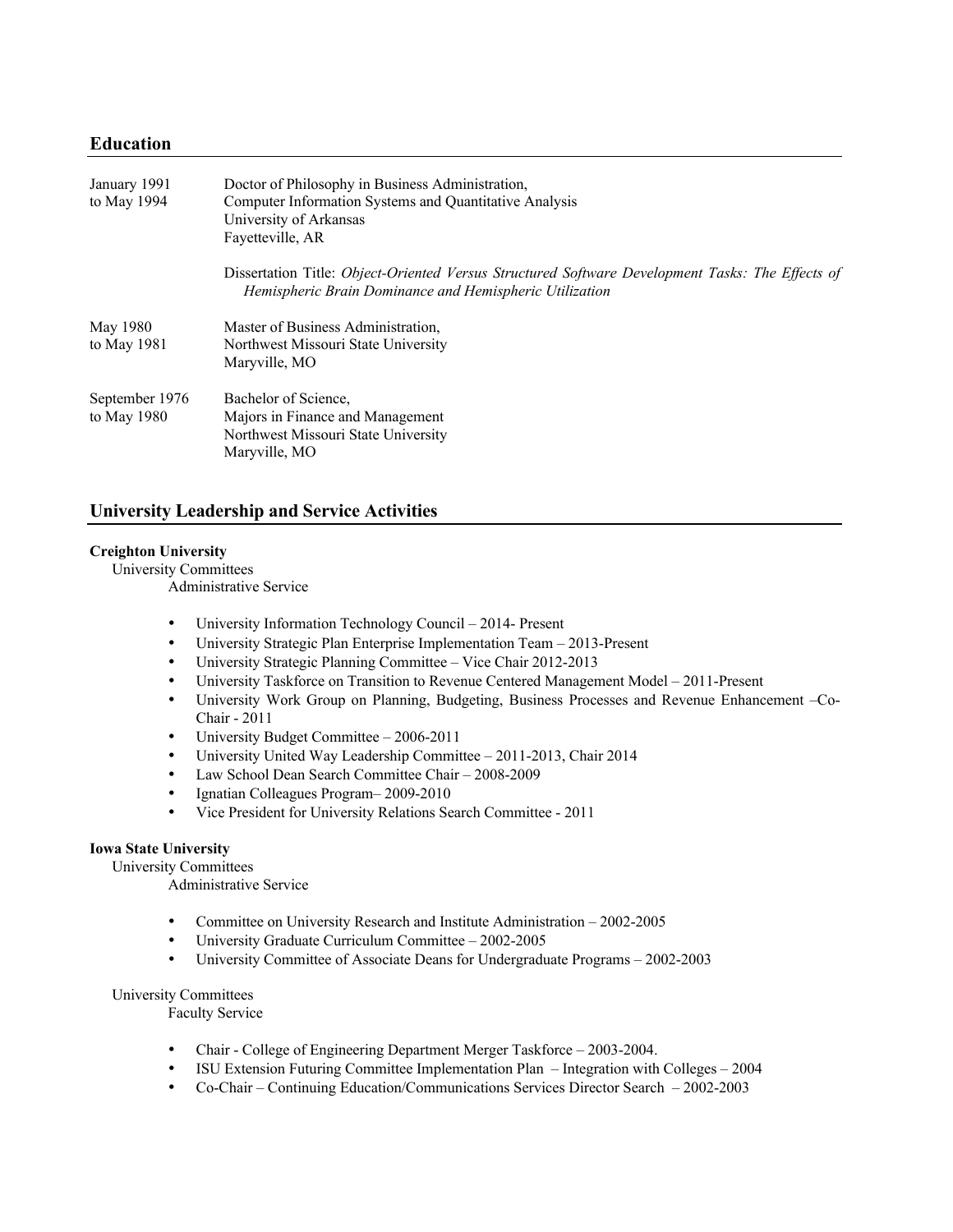- University Student Evaluation of Teaching Taskforce 2002-2003
- Chair University Academic Affairs Council 2001-2002
- Chair University Ad Hoc Committee on Athletics 2001-2002
- University Faculty Senate Executive Board 2001-2002
- University Faculty Senate Administrative Committee 2001-2002
- University Distance Education Council 2001 2005
- University Student Evaluation of Teaching Taskforce 2001-2002
- University Honorary Degrees Committee 2001-2002
- University Student Evaluation of Teaching Taskforce 2000-2001
- University Honorary Degrees Committee 2000-2001

# College of Business Committees

Faculty Service

- College of Business Faculty Senate At-Large Representative 2000-2002
- College of Business Faculty Executive Council 2000-2002
- College of Business Focus Area Taskforce 2000-2001
	- College of Business Five-Year Strategic Planning Committee 1999-2000
- MBA Core Faculty Cadre 1999-2005
	- Faculty responsible for delivery of MBA Core Courses
- MBA Taskforce 1997-1998
	- Committee's Objective is to review the MBA programs and recommend changes to the Dean

#### Departmental Committees

- Co-Chair LOMIS Department MIS Faculty Search Committee 2000-2001
- Chair LOMIS Department MIS Faculty Search Committee 1999-2000
- Chair LOMIS Department Promotion & Tenure Document Revision Committee 1999-2000
- LOMIS Department POM Faculty Search Committee 1999-2000<br>• ITC Review Committee 1997-1998
- ITC Review Committee 1997-1998
- LOMIS Department MIS Faculty Search Committee 1998-1999
- Chair Management Department MIS Faculty Search Committee 1997-1998
- Advisor for the MIS Club 1996-2000
- Creator and Advisor for CyTech Challenge 1998-2005

# **University of Nevada, Las Vegas**

- MBA Administrative Committee 1994-1995, 1995-1996 Academic Year
- Committee on Improvement of Instruction 1994-1995, 1995-1996 Academic Year Committee's Objective is to Redesign Course Evaluation Survey Instrument
- Curriculum Revision Committee 1996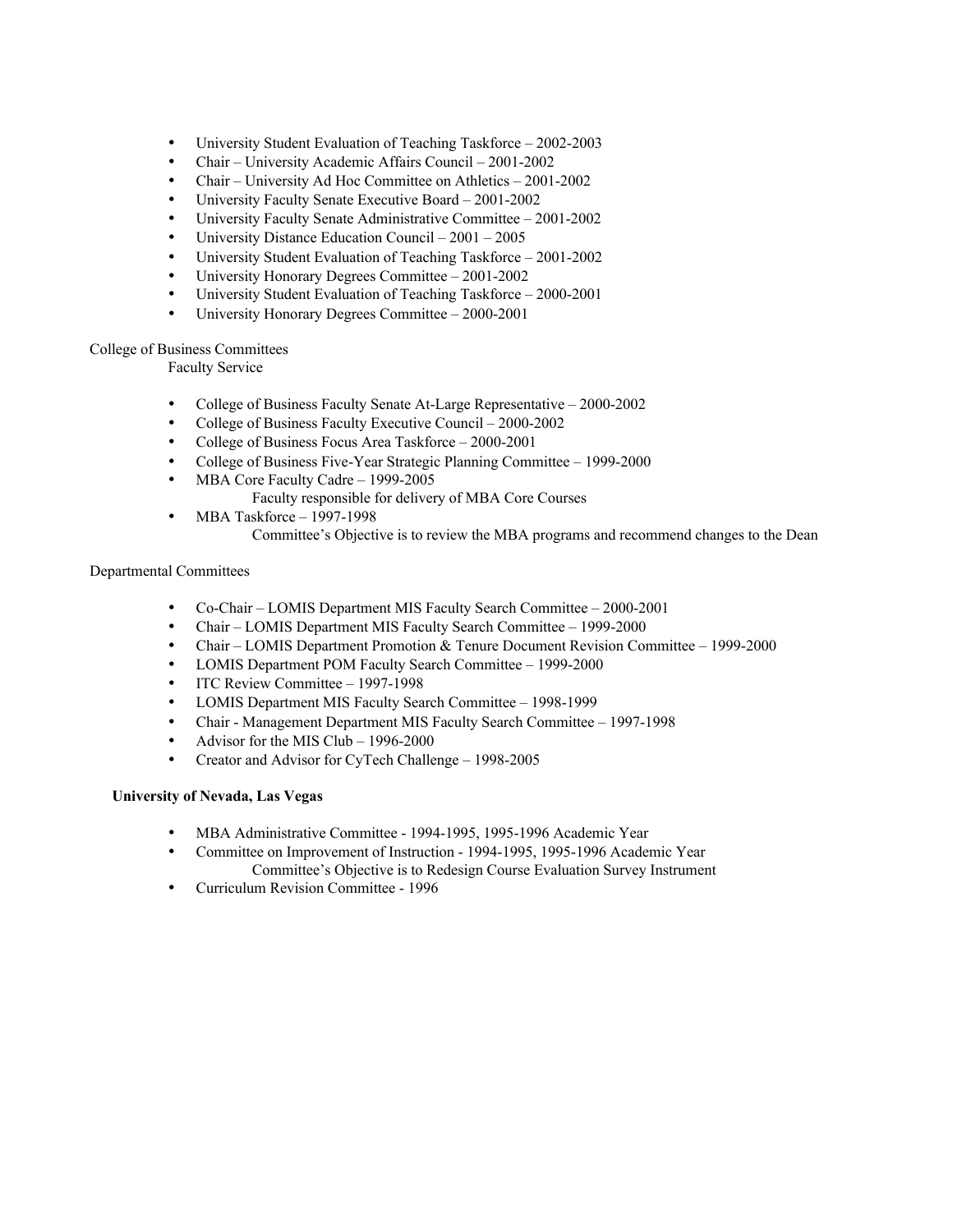# **Board/Professional Service Activities**

| Boards:        | Association of Jesuit Colleges and Universities Business Deans - President 2012, Past President<br>2013, Member 2005-present<br>Board of Trustees Governing Board, Greater Omaha Business Ethics Alliance - 2007-present, Vice<br>Chair 2007-2012<br>Board of Directors, Business Education Alliance – 2010-Present<br>Board of Directors, Halo Institute - 2009-Present<br>Board of Advisors, First Westroad Bank - 2011 - Present<br>Board of Directors, Grameen Bank Omaha - 2011-Present<br>Board of Directors, Eurasian Business Center - Chair 2009-2011<br>Associate Editor - European Journal of Information Systems - 2004 - 2009<br>Iowa Small Business Development Center State Advisory Board - Fall 2003 - 2005 |
|----------------|------------------------------------------------------------------------------------------------------------------------------------------------------------------------------------------------------------------------------------------------------------------------------------------------------------------------------------------------------------------------------------------------------------------------------------------------------------------------------------------------------------------------------------------------------------------------------------------------------------------------------------------------------------------------------------------------------------------------------|
| Accreditation: | AACSB International – Association to Advance of Collegiate Schools of Business<br><b>Peer Review Teams</b><br>University of Richmond - Business Member - October 2007<br>University of San Diego - Chair - February 2009<br>Valparaiso University - Chair - January 2010<br>University of San Diego - Chair - February 2010<br>University of Hartford - Chair - October 2010<br>University of San Diego - Chair - February 2011<br>University of San Diego – Chair – February 2012<br>University of Portland - Chair - October 2012<br>University of San Diego - Chair - February 2013<br>Xavier University - Chair - September 2013<br>Fordham University - Chair - February 2014                                           |
| Member:        | <b>Association for Computing Machinery</b><br>Association for Information Systems - arter Member<br>Decision Sciences Institute<br>The Institute of Management Science<br>Sigma Iota Epsilon                                                                                                                                                                                                                                                                                                                                                                                                                                                                                                                                 |
| Reviewer:      | <b>MIS</b> Quarterly<br><b>Information Systems Research</b><br><b>Decision Sciences</b><br>OMEGA The International Journal of Management Science<br>Decision Sciences Institute National Conference - Fall 1996<br>Management Information Systems Track<br>Decision Sciences Institute National Conference - Fall 1993<br>Management of Technology and Innovation Track<br>Southwestern Federation of Administrative Disciplines Annual Meeting - Spring 1993<br>Decision Sciences Institute, Southwest Region                                                                                                                                                                                                               |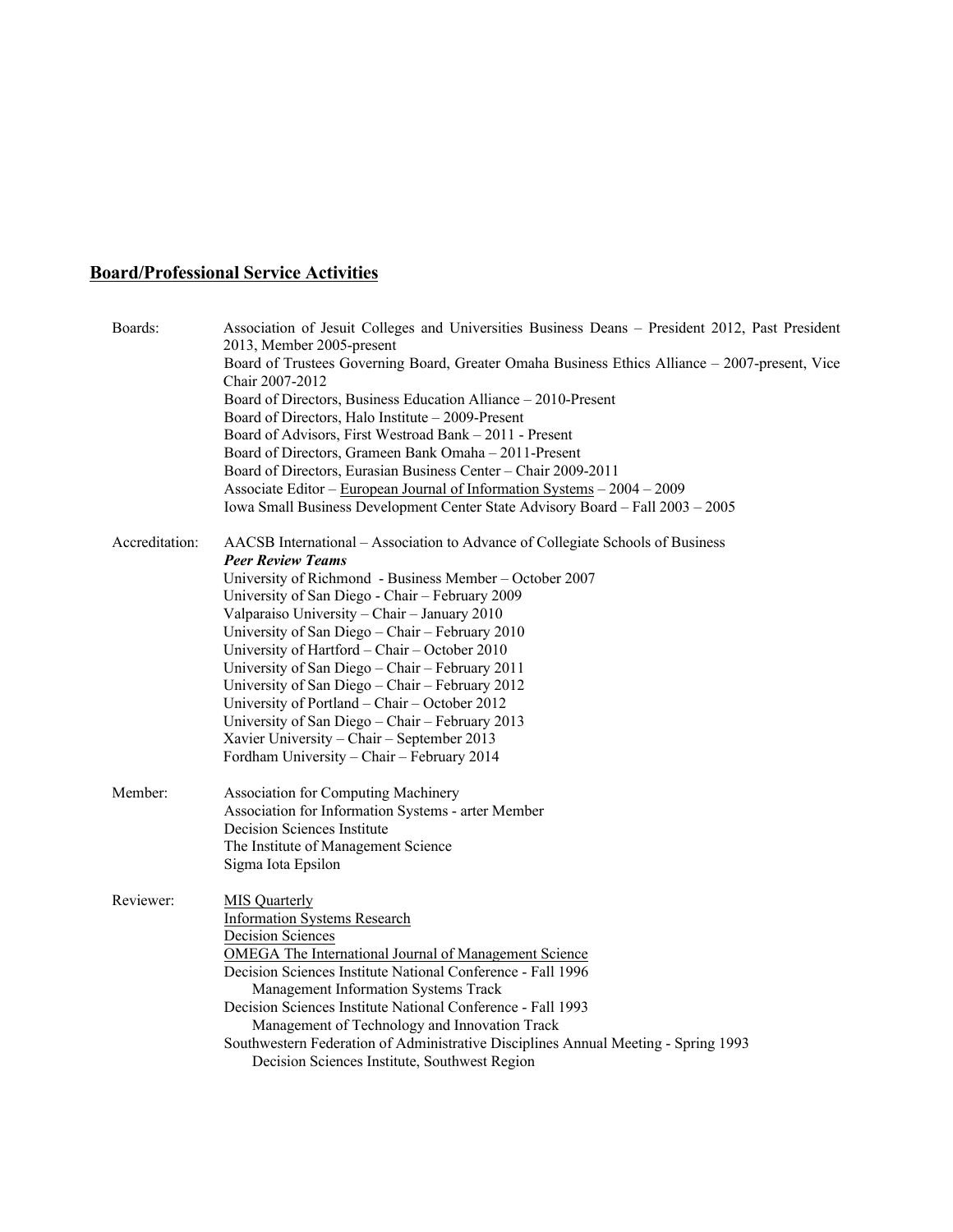| Discussant:    | Decision Sciences Institute National Conference - Fall 1996 - 1998<br>Management Information Systems Track<br>Decision Sciences Institute National Conference - Fall 1993<br>Management of Technology and Innovation Track             |
|----------------|----------------------------------------------------------------------------------------------------------------------------------------------------------------------------------------------------------------------------------------|
| Session Chair: | First Annual Association of Information Systems Americas Conference - August 1995<br>Managerial Research in Progress - Decision Support<br>Decision Sciences Institute National Conference – Fall 1997<br><b>Systems Success Track</b> |

# **Honors/Awards/Grants**

- Creighton University Distinguished Administrator Service Award February 2009
- National Science Foundation An Interdisciplinary University-Based Education Partnership to Support Biomedical Technology Commercialization in Nebraska (\$573,000) 2008-2010
- Iowa State University College of Business Innovation in Teaching Award 2004-2005
- Economic Development Administration RFID for Food Processors (\$200,000) 2004-2005
- Associate of the Ames Laboratory 2004-Present
- National Institute of Justice LIMS Systems for Crime Laboratories (\$225,000) 2004-2005
- KPMG Strategic Systems Auditing Business Process Modeling Case Study (\$43,000) 2000-2001
- U.S. Department of Agriculture MATRIC Grant (\$23,000) 2000-2001
- Deloitte & Touche Transportation Trends Grant (\$12,000) 2000-2001
- Nominated for the College of Business Graduate Teaching Award 2000
- Nominated for the College of Business Research Award 1999
- Nominated for the College of Business Research Award 1998
- Kellogg Foundation Vision 2020 Grant (\$75,000) to Create CyTech Challenge 1998
- Iowa Communications Network Iowa STAWRS Project (\$5,000) 1997
- Iowa State University Special Research Initiation Grant (\$10,000), 1997
- UNLV Management Department Service Award, 1995
- Received a \$1,000 First Interstate Bank Research Grant for Fall 1995
- Received a \$500 First Interstate Bank Research Grant for Spring 1995
- UNLV MIS Researcher of the Year Award, 1994-1995
- Received a \$1,000 First Interstate Bank Research Grant in June, 1994
- Granted Full Graduate Faculty status at UNLV, October, 1994.
- Doctoral Consortium, Decision Sciences Institute National Conference, 1993.
- Twice Nominated for the Graduate Assistant Teaching Award at University of Arkansas

## **Refereed Publications**

#### **Journals**

Dispositional Factors in Internet Use: Personality Versus Cognitive Style, James C. McElroy, Anthony R. Hendrickson, Anthony M. Townsend, and Samuel M. DeMarie, MIS Quarterly, Vol. 31, No. 3, pp. 12, September 2007. 

*A MultiGroup Analysis of Structural Invariance: An Illustration Using the Technology Acceptance Model*, Xiaodong Deng, William J. Doll, Anthony R. Hendrickson, and Joseph A. Scazzero, Information & Management, Vol. 42, No. 5, July 2005, pp. 745-759.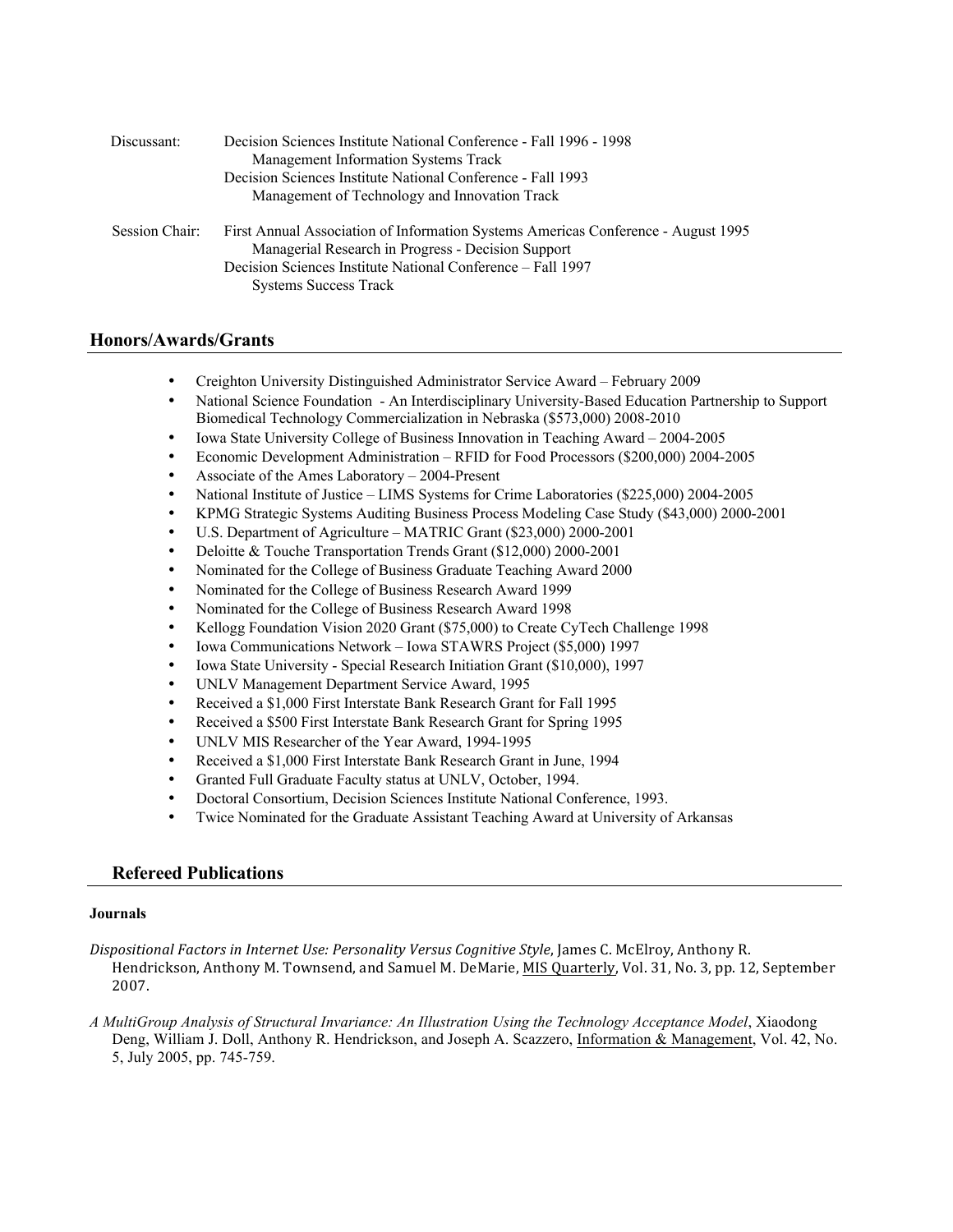- *Human Resources Information Systems: Backbone Technology of Contemporary Human Resources*, Anthony R. Hendrickson, Journal of Labor Research, Vol. 24, No. 3, Summer 2003, pp. 381-394.
- *Meeting the Virtual Work Imperative*, Anthony M. Townsend, Anthony R. Hendrickson, and Samuel M. DeMarie, Communications of the ACM, Vol. 45, No. 1, January 2002, pp. 23-26.
- *Information Technology, Unions, and the New Organization: Challenges and Opportunities for Union Survival,* Anthony M. Townsend, Samuel M. DeMarie, and Anthony R. Hendrickson, Journal of Labor Research, Vol.22, No. 2, Spring 2001, pp. 275-286. Reprinted in The Future of Private Sector Unionism in the United States (Issues in Work and Human Resources) by James T. Bennett and Bruce E. Kaufman (Editors).
- *Desktop Video Conferencing in Virtual Workgroups: Anticipation, System Evaluation, and Performance*, Samuel M. DeMarie, Anthony M. Townsend, and Anthony R. Hendrickson, Information Systems Journal, Vol. 11, 2001, pp. 213-227.
- Value, Knowledge, and the Human Equation: Evolution of the Information Technology Function with Modern *Organizations*, Albert H. Segars and Anthony R. Hendrickson, Journal of Labor Research, Vol. 21, No. 3, Summer 2000, pp. 431-446.
- *Research Commentary: Academic Rewards for Teaching, Research and Service: Data and Discourse*, Michael E. Whitman, Anthony R. Hendrickson and Anthony M. Townsend, Information Systems Research, Vol. 10, No. 2, June 1999, pp. 99-109.
- *Cross-National Differences in Computer-Use Ethics: A Nine Country Study*, Michael E. Whitman, Anthony M. Townsend, and Anthony R. Hendrickson, Journal of International Business Studies, Vol. 30, No. 4, 1999, pp. 673-687.
- Technology at the Top: Developing Strategic Planning Support Systems, Anthony M. Townsend, Samuel M. DeMarie, Anthony R. Hendrickson, and Michael E. Whitman, SAM Advanced Management Journal, Vol. 65, No. 1, Winter 2000, pp. 31-37.
- The Internet and Mortgage Brokerage: New Challenges, New Opportunities, Anthony M. Townsend, Anthony R. Hendrickson, and Samuel M. DeMarie, Real Estate and Finance Journal, Vol. 14, No. 4, Spring 1999, pp. 11-14.
- *Consumer Opportunity, Ability, and Motivation as a Framework for Electronic Market Research*, Troy J. Strader and Anthony R. Hendrickson, International Journal of Electronic Markets, Vol. 9, No. 1 & 2, June 1999, pp. 5-8.
- *From Silicon Valley to Silicon Prairie: A Long Distance Telecommuting Case Study, Anthony R. Hendrickson and* Troy J. Strader, Computer Personnel, Vol. 19, No. 3, July 1998, pp. 20-33. A related version of this paper is reprinted as Managerial Issues for Telecommuting, Anthony R. Hendrickson and Troy J. Strader, Annals of Cases on Information Technology Applications and Management in Organizations, Vol. 1, January 1999, pp. 38-47.
- *An Examination of Cross-National Differences in Computer-Related Ethical Decision Making*, Michael E. Whitman, Anthony M. Townsend, Anthony R. Hendrickson, and Dail Fields, Computers and Society, Vol. 28, No. 4, 1998, pp. 22-27.
- *An Examination of Computer-Use Ethics in Hong Kong and the United States*, Anthony M. Townsend, Michael E. Whitman, Anthony R. Hendrickson, and Dail Fields, Journal of International Information Management, Vol. 7, No. 1, Spring 1998, pp. 29-38.
- *Using Davis' Perceived Usefulness & Ease of Use Instruments for Decision Making: A Confirmatory & Multi-group Invariance Analysis,* William J. Doll, Anthony R. Hendrickson, and Xiadong Deng, Decision Sciences, Vol. 29, No. 4, Fall 1998, pp. 839-869.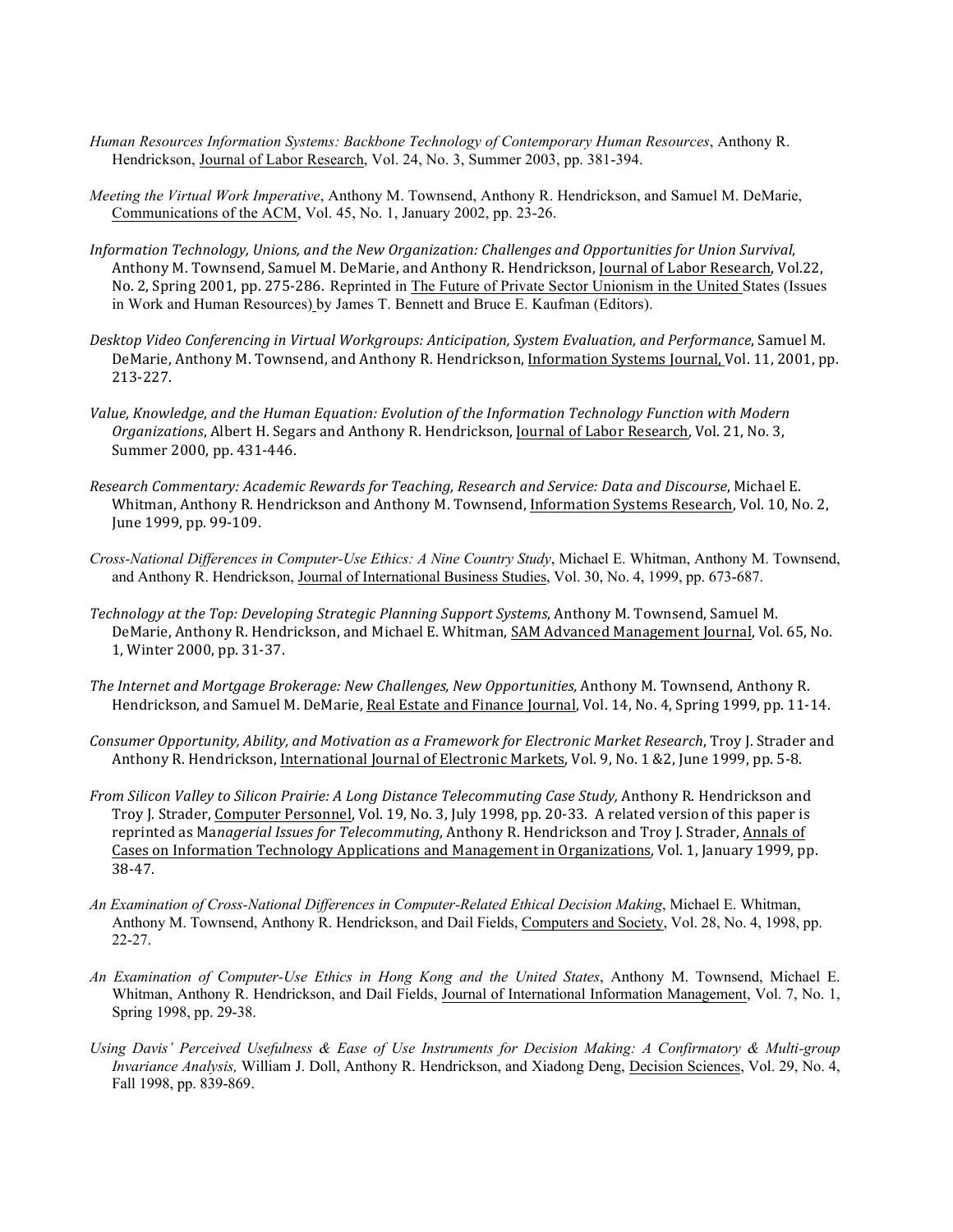- *Virtual Teams: Technology and the Workplace of the Future*, Samuel M. DeMarie, Anthony M. Townsend, and Anthony R. Hendrickson, Academy of Management Executive, Vol.12, No. 3, August 1998, pp. 17-29. Reprinted in IEEE Engineering Management Review, Vol. 28, No. 2, 2nd Quarter, 2000.
- *Computer Aversion and Computer-Use Ethics in U.S. and Asian Cultures*, Michael E. Whitman, Anthony M. Townsend, Anthony R. Hendrickson, and Roger B. Rensvold, The Journal of Computer Information Systems, Vol. 38, No. 4, Summer, 1998, pp. 19-24.
- *An Examination of Team Development on Computer-Mediated Decision Processes*, Anthony R. Hendrickson, Anthony M. Townsend, Michael E. Whitman, and Samuel M. DeMarie, The Journal of Computer Information Systems, Vol. 38, No. 2, Winter 1997-98, pp. 14-17.
- *The Object-Oriented Paradigm as an Implementation of Systems Theory in IS*, William A. Newman and Anthony R. Hendrickson, Journal of International Information Management, Vol. 5, No. 2, Fall 1996, pp. 109-129.
- *Predictive Change to Perceived Information System Use*, Russell K.H. Ching, Louis W. Glorfeld, and Anthony R. Hendrickson, The Journal of Computer Information Systems, Vol. 37, No. 1, Winter 1996-97, pp. 96-100.
- *An Assessment of Structure and Causation of IS Usage*, Anthony R. Hendrickson and Michael R. Collins, Data Base, Vol. 27, No. 2, Spring 1996, pp. 61-67.
- *Are You Ready for Virtual Teams?*, Anthony M. Townsend, Samuel M. DeMarie, and Anthony R. Hendrickson, HR Magazine, Vol. 41, No. 9, September, 1996, pp. 123-126.
- *An Evaluation of the Reliability and Validity of Davis' Perceived Usefulness and Perceived Ease of Use Instrument*, Anthony R. Hendrickson and Patti D. Latta, The Journal of Computer Information Systems, Vol. 36, No. 3, Spring 1996, pp. 77-82.
- *Recasting HRIS as an Information Source*, Anthony M. Townsend and Anthony R. Hendrickson, HR Magazine, Vol. 41, No. 2, February, 1996, pp. 91-94.
- *IS Ethical Issues for Business Management*, Michael E. Whitman and Anthony R. Hendrickson, Ethics & Critical Thinking Journal, Vol. 38, No. 408, Spring 1996, pp. 61-99.
- *Computer Support System Adds Power to Group Processes*, Anthony M. Townsend, Michael E. Whitman, and Anthony R. Hendrickson, HR Magazine, Vol. 40, No. 9, September 1995, pp. 87-91.
- *Relationship Between Ethical Awareness and Academic Progress*, Anthony R. Hendrickson and Patti D. Latta, The Journal of Computer Information Systems, Vol. 35, No. 4, Summer 1995, pp. 82-86.
- *On the Repeated Test-Retest Reliability of End-User Computing Satisfaction: A Comment*, Anthony R. Hendrickson, Kristy D. Glorfeld and Timothy Paul Cronan, Decision Sciences, Vol. 25, No. 4, July /August, 1994, pp. 655-667.
- *On the Test-Retest Reliability of Perceived Usefulness and Perceived Ease of Use Scales*, Anthony R. Hendrickson, Patti D. Massey and Timothy Paul Cronan, MIS Quarterly, Vol. 17, No. 2, June, 1993, pp. 227-230.
- *Simple Facts About Mutual Funds*, Anthony R. Hendrickson and Johnie Imes, Regional Business Review, Vol. 4, No. 1, June, 1981, pp. 23-28.

#### **Editorially Reviewed and Invited Papers**

*Higher Education for Business in the Jesuit Tradition –* Andre L. Delbecq, Gerald F. Cavanaugh, S.J., John Haughey, S. J., Anthony Hendrickson, Michael Stebbins, Agnieszka Winkler, Journal of Jesuit Business Education, Vol.1, No. 1, Summer 2010, pp.119-123.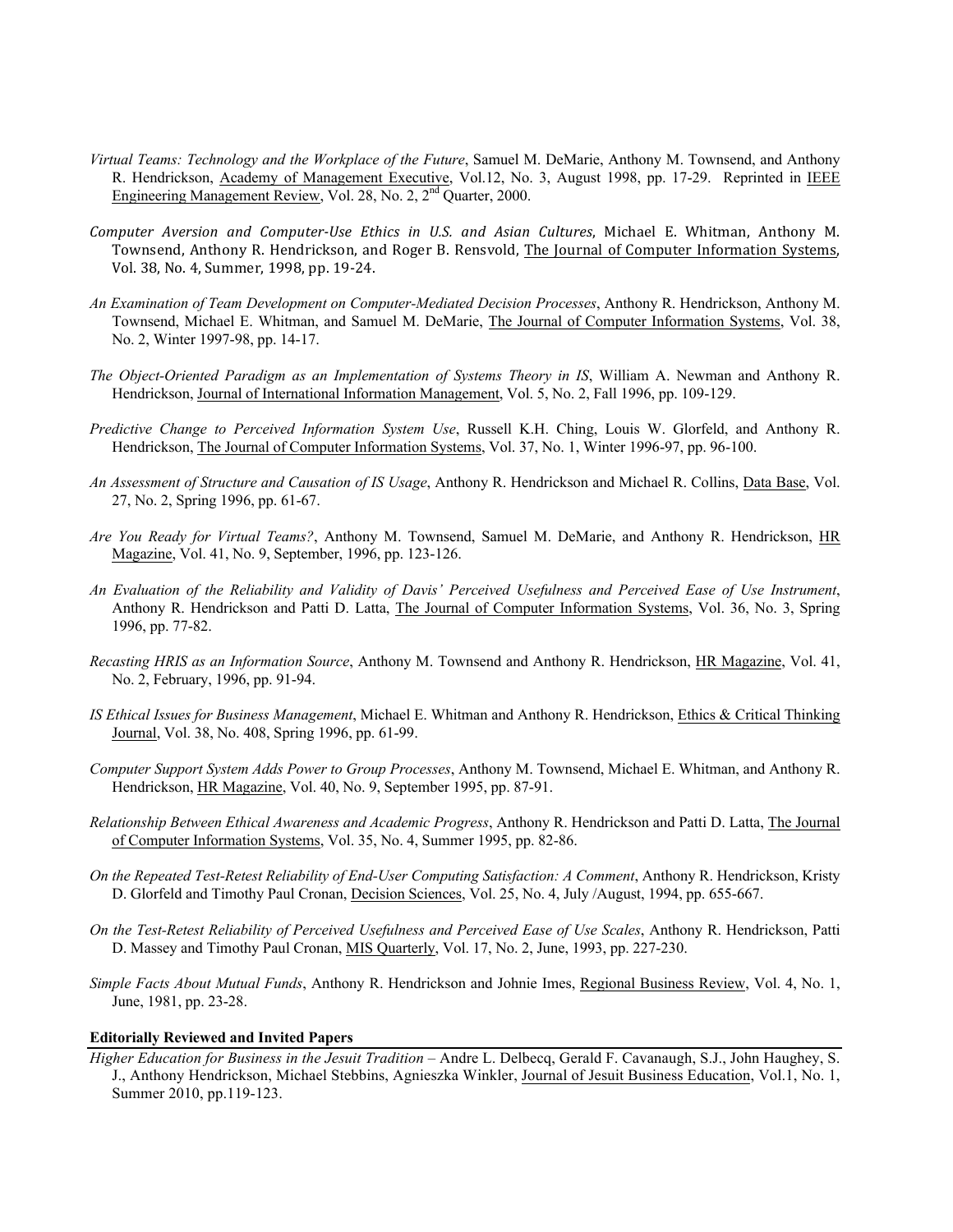- *Introduction to the Special Section on Marketing and Consumer Behavior in Electronic Markets*, Troy J. Strader and Anthony R. Hendrickson, e-Service Journal, Vol. 1, No. 1, Fall 2001, pp. 37-39.
- *Using Technology to Connect Customers: Customer Relationship Management and E-Sourcing Transportation*, Anthony R. Hendrickson, Transportation Trends, Vol. 3, No. 4, Fall 2001, pp. 1-7.
- *Web-Based Marketing Strategies: Integrating Traditional Concepts with E-Commerce*, Thomas DeCarlo and Anthony R. Hendrickson, presented at special seminar for Colorfx, Des Moines, IA, May 10, 2001.
- *ERP: Enabling Technology for the 21st Century's Supply Chain*, Anthony R. Hendrickson, Transportation Trends, Vol. 2, No. 3, Fall 2000, pp. 1-7.

#### **Book Chapters**

- *Digital Media: Future Research Directions,* Anthony R. Hendrickson, Trent Wachner, and Brook Hudson, Digital Product Management, Technology and Practice: Interdisciplinary Perspectives by Troy J. Strader (Editor): IGI Global, September 2010, pp. 225-234.
- *The Value of Agribusiness Cybermediaries*, Anthony R. Hendrickson, Samuel M. DeMarie, and Troy J. Strader, E-Commerce in Agribusiness, July 2005.
- *Information Technology, Unions, and the New Organization: Challenges and Opportunities for Union Survival*, Anthony M. Townsend, Samuel M. DeMarie, and Anthony R. Hendrickson, in The Future of Private Sector Unionism in the United States (Issues in Work and Human Resources) by James T. Bennett and Bruce E. Kaufman (Editors): M.E. Sharpe, Armonk, NY, pp. 77-91. Originally appeared as *Information Technology, Unions, and the New Organization: Challenges and Opportunities for Union Survival*, Anthony M. Townsend, Samuel M. DeMarie, and Anthony R. Hendrickson, Journal of Labor Research, Vol.22, No. 2, Spring 2001, pp. 275-286.
- *Managerial Issues for Telecommuting, Anthony R. Hendrickson and Troy J. Strader, Annals of Cases on* Information Technology Applications and Management in Organizations, Vol. 1, January 1999, pp. 38-47. An earlier version of this paper appeared as *From Silicon Valley to Silicon Prairie: A Long Distance Telecommuting Case Study, Anthony R. Hendrickson and Troy J. Strader, Computer Personnel, Vol. 19, No. 3, July 1998, pp. 20-*33.

#### **Technical Reports**

*A Study of the Ethical Perceptions of Students in the School of Computer Studies*, Rafidah Ashari, David J. Grimshaw, Michael E. Whitman, Anthony M. Townsend, and Anthony R. Hendrickson, Research Report Series, School of Computer Studies, University of Leeds, Report 96.27, September 1996, pp. 1-12.

#### **Proceedings**

- The Role of Mobile Technology in Impression Formation: It's Not What You Say, It's What You Carry, Brian E. Mennecke, Anthony M. Townsend, and Anthony R. Hendrickson, The Stockholm Mobility Roundtable, Stockholm, Sweden, May 22-23, 2003.
- *Mobile Commerce and Virtual Teams*, Brian E. Mennecke, Anthony R. Hendrickson, David J. Macdonald, and Anthony M. Townsend, The Tokyo Conference on Mobile Commerce, Tokyo, Japan, May, 2002.

The Value of Agribusiness Cybermediaries, Anthony R. Hendrickson, Samuel M. DeMarie, and Troy J. Strader, The Midwest Agribusiness Trade Research and Information Center (MATRIC), San Diego, CA, February, 2002.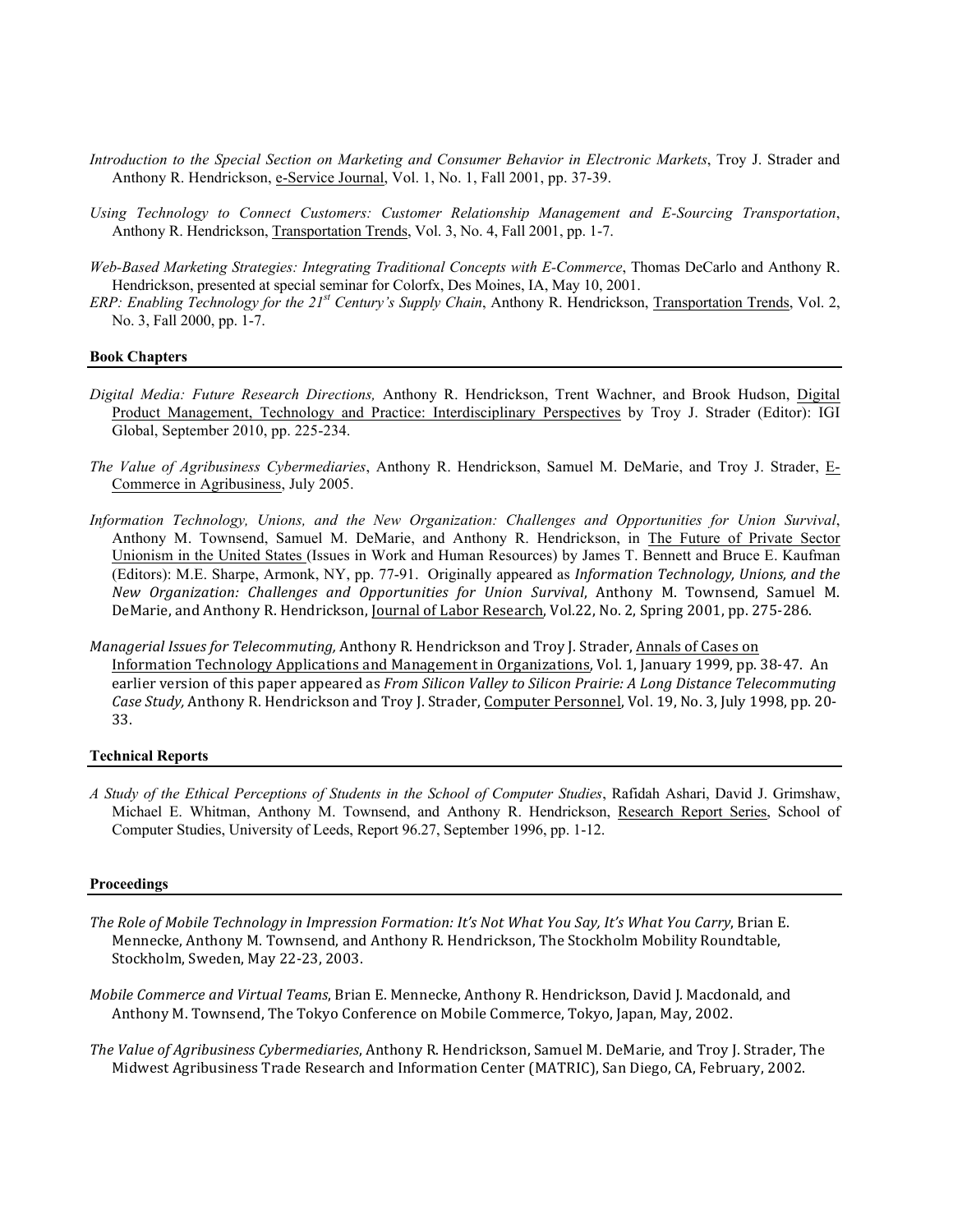- Virtual Teams: A Research Framework for the Study of an Emerging Organizational Form, Samuel M. DeMarie, Anthony M. Townsend, and Anthony R. Hendrickson, Academy of Management Conference, Chicago, IL, August, 1999.
- *A Caution on Davis' Perceived Usefulness and Ease of Use Instruments for Decision Making: A Multi-Group Analysis*  of Structural Invariance, Anthony R. Hendrickson and William J. Doll, Decision Sciences Institute National Conference, Las Vegas, NV, November 22-25, 1998.
- *Decision Issues for Organizational Evaluation of Telecommuting: A Case Study of One Firm's Success, Anthony R.* Hendrickson and Troy J. Strader, Decision Sciences Institute National Conference, Las Vegas, NV, November 22-25, 1998.
- *Organizational Restoration: Reestablishing Collaborative Connections Through the Use of Advanced Technologies,* Samuel M. DeMarie, Anthony R. Hendrickson and Anthony M. Townsend, Strategic Management Society Conference, Orlando, FL, November 1-4, 1998.
- *Management Issues for Telecommuting: A Case Study in the Software Engineering Industry, Anthony R.* Hendrickson and Troy J. Strader, Association of Information Systems Americas Conference, Baltimore, MD, August, 1998, pp. 565-567.
- *A Framework for the Analysis of Electronic Market Success,* Troy J. Strader and Anthony R. Hendrickson, Association of Information Systems Americas Conference, Baltimore, MD, August, 1998, pp. 360-362.
- *The Need for Caution in Using the Perceived Usefulness/Ease of Use Instruments for Decision Making: A Multi-group Analysis of Factorial Invariance,* William J. Doll, Anthony R. Hendrickson, and Xiadong Deng, Decision Sciences Institute National Conference, November 22-26, 1997, San Diego, CA, pp. 750-752.
- *A Cross-National Examination of Expected Correlation of Computer Ethical Perceptions and User Computer Attitudes*, Michael E. Whitman, Anthony M. Townsend, Anthony R. Hendrickson, and Roger Rensvold, Association of Information Systems Americas Conference, August 15-17, 1997, Indianapolis, IN, pp. 95-97.
- *Virtual Teams: Using technology to create flexible organizations*, Samuel M. DeMarie, Anthony M. Townsend, and Anthony R. Hendrickson, Academy of Management Conference, August 8-13, 1997, Boston, MA, pp. 693.
- *Creating a Distributed Information Systems Architecture Using an Analogous Logistics Management Model*, Anthony R. Hendrickson and Joel D. Wisner, Decision Sciences Institute National Conference, November 24-26, 1996, Orlando, FL, pp. 883-885.
- *A Multi-disciplinary Approach to the Study of Virtual Workgroups*, Anthony M. Townsend, Samuel M. DeMarie, and Anthony R. Hendrickson, Decision Sciences Institute National Conference, November 24-26, 1996, Orlando, FL, pp. 759-761.
- *Survey Instrument Development: An Empirical Application in Business Academics*, Anthony R. Hendrickson and Michael J. Sullivan, Decision Sciences Institute National Conference, November 20-22, 1995, Boston, MA, pp. 296-298.
- *IS Ethical Attitudes of Entry-Level Business Personnel: An Extended Replication*, Michael E. Whitman and Anthony R. Hendrickson, Decision Sciences Institute National Conference, November 20-22, 1995, Boston, MA, pp. 709-711.
- *Process-Control Effects for Team-Based Computer Mediated Decision Analyses*, Michael E. Whitman, Anthony M. Townsend, and Anthony R. Hendrickson, Proceedings of the First Annual Conference of the Association for Information Systems, Pittsburgh, PA, August 25-27, 1995, pp. 272-274.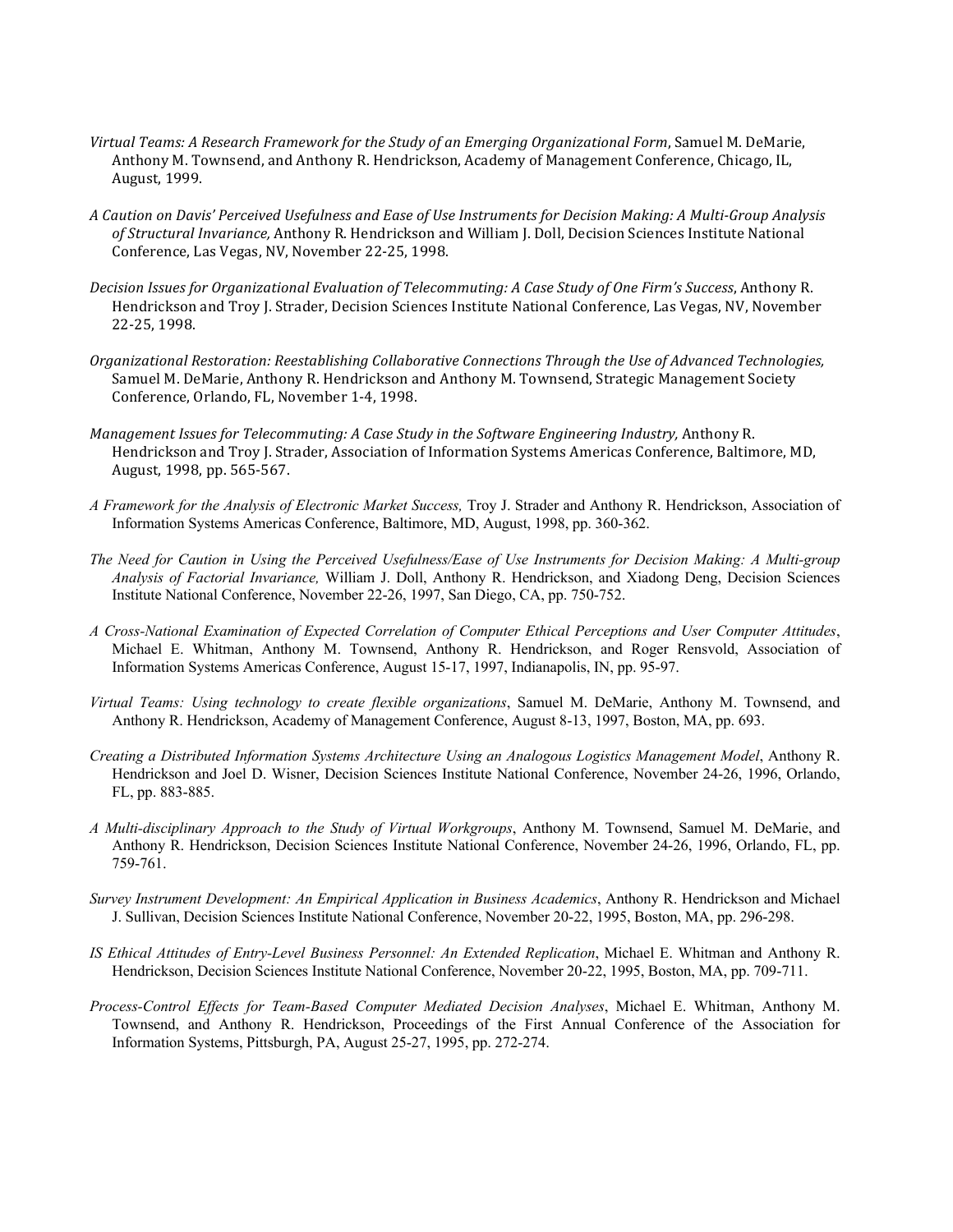- *Unidimensional Assessment of Davis' Perceived Usefulness and Perceived Ease of Use Instrument*, Michael R. Collins, Anthony R. Hendrickson, and Patti D. Latta, Proceedings Decision Sciences Institute, National Conference, Honolulu, HI, November 1994, pp. 900-902.
- *An Empirical Assessment of Predictive Change to Perceived Information System Use*, Russell K.H. Ching, Louis W. Glorfeld, and Anthony R. Hendrickson, Proceedings Decision Sciences Institute, National Conference, Honolulu, HI, November 1994, pp. 1043-1045.
- *Assessing Test-Retest Reliability in the Presence of Unstable Phenomena*, Anthony R. Hendrickson and Kristy D. Glorfeld, Proceedings Decision Sciences Institute, National Conference, Honolulu, HI, November 1994, pp. 897-899.
- *Toward a Causal Model of IS Usage*, Michael R. Collins, Anthony R. Hendrickson, and Patti D. Massey, Decision Sciences Institute, Southwest Regional Conference, March 1-4, 1994, Dallas, TX, pp. 32-34.
- *An Evaluation of the Reliability and Validity of Davis' Perceived Usefulness and Perceived Ease of Use Instrument*, Anthony R. Hendrickson and Patti D. Massey, Proceedings Decision Sciences Institute, National Conference, Washington, D.C., November 1993, pp. 939-941.
- *End-User Computing Satisfaction: A Long-Range Evaluation of Reliability,* Anthony R. Hendrickson, Kristy D. Glorfeld and Timothy Paul Cronan, Proceedings Decision Sciences Institute, National Conference, Washington, D.C., November, 1993, pp. 936-938.
- *Test-Retest Reliability of Davis' Perceived Usefulness and Perceived Ease of Use Instruments*, Anthony R. Hendrickson, Patti D. Massey, and Timothy Paul Cronan, Proceedings of the Twenty-Fourth Annual Conference, Southwest Region Decision Sciences Institute, New Orleans, LA, March, 1993, pp. 114-116.
- *On the Test-Retest of User Satisfaction,* Anthony R. Hendrickson and Timothy Paul Cronan, Proceedings of the Twenty-Fourth Annual Conference, Southwest Region Decision Sciences Institute, New Orleans, LA, March, 1993, pp. 138- 138.
- *A Cluster Analysis of Materialism*, Anthony R. Hendrickson and Hubert Morisette, Proceedings Decision Sciences Institute, National Conference, San Francisco, CA, November, 1992, pp. 370-372.
- *A Psychographic Approach to Materialism*, Anthony R. Hendrickson and Hubert Morisette, Proceedings of the Research Workshop on Materialism and Other Consumption Orientations, Queens University, Kingston, Canada, June, 1992.
- *Object-Oriented: A Definitional Overview*, Anthony R. Hendrickson and Timothy Paul Cronan, Proceedings of the Twenty-Third Annual Conference, Southwest Region Decision Sciences Institute, San Antonio, TX, March, 1992, pp. 52-54.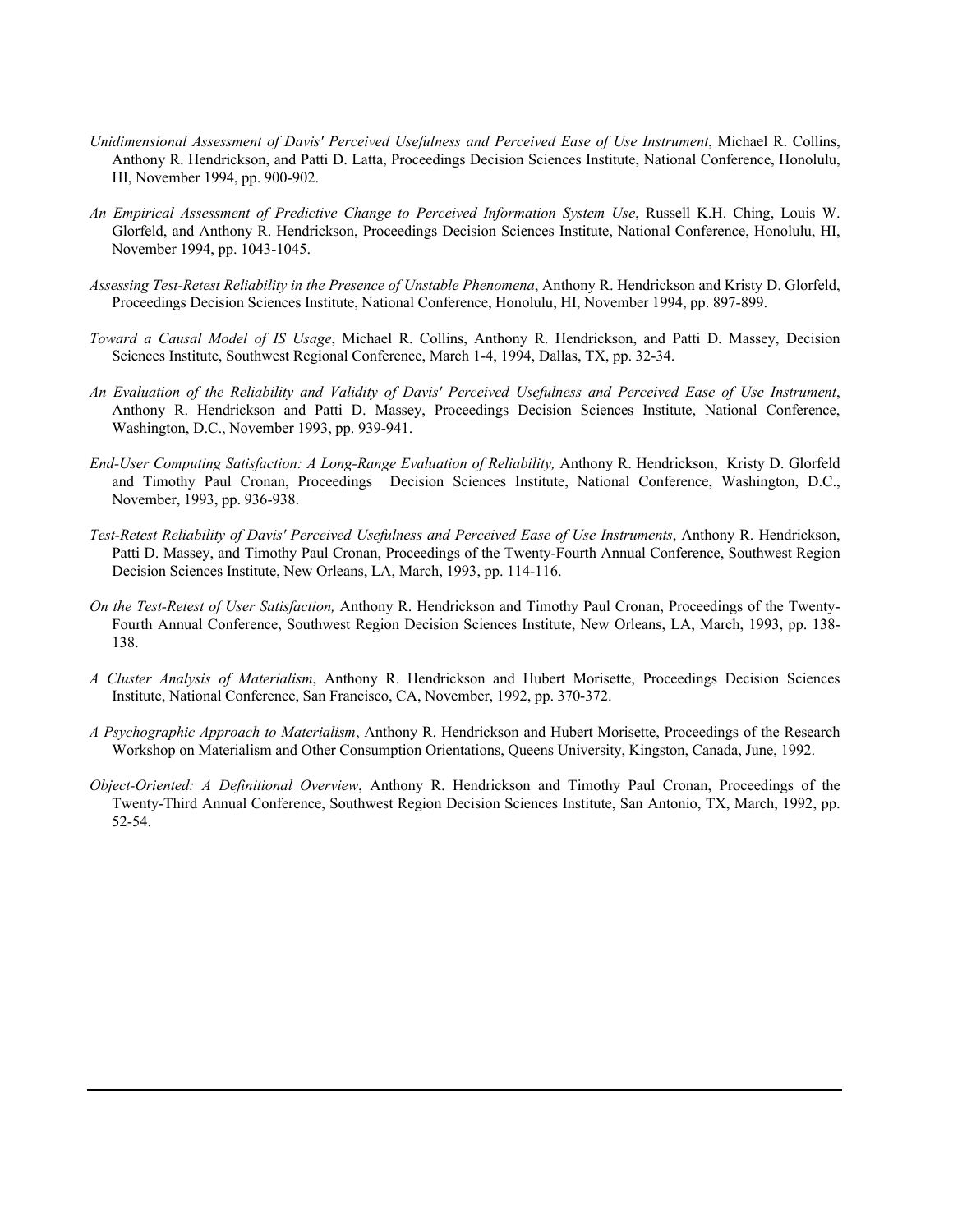# **Teaching Experience**

#### *Graduate Courses*

- Seminar in Leadership
- Survey of Information Systems Concepts (Texts: Parker; Applegate, McFarlan, and McKenney)
- Management Information Systems (Text: Lucas)
- Managing Information Systems Technology (Texts: Parker; Applegate, McFarlan, and McKenney)
- Business Processes & Systems Development (Texts: Booch; Martin and Odell, Whitten and Barlow)
- Information Resource Management/IS Project Management (Text: Newbold)

## *Graduate Student Committees*

- Matthew Pierce M.S. Mechanical Engineering
- Tarek Elsalami Ph.D. Civil Engineering
- Radio Frequency Tagging of Construction Materials
- Archana Inapudi M.S. Information Systems
- Sujata Mahanti M.S. Information Systems
- Terri Stone M.S. Information Systems Chair
- Brooke Enberg M.S. Accounting
- Pallavi Chakraborty M.S. Information Systems
- Bjarke Rollmann M.S. Industrial Engineering

#### *Undergraduate Courses*

- Ratio Studiorum
- Survey of IS Concepts/Managing IS Technology (Texts: Parker)
- Advanced Object Technology (Texts: Object Studio)
- Object-Oriented Analysis, Design, and Programming (Texts: Booch; Martin and Odell)
- Management Information Systems (Texts: Zwass; Parker and Case; Stair)
- Systems Analysis and Design (Texts: Burch)
- Microcomputer Business Systems (Texts: Duffy)
- Information Systems Analysis (Texts: Whitten, Bentley and Barlow; Whitten and Bentley)
- Introduction to Management Information Systems (Texts: Course Technologies)
- Corporate Finance (Texts: Gitman)

#### *Honors Projects*

- Robert Greedy Spring 2002
- Lisa Flint Spring 2000
- Jason Snead Spring 1999
- Christopher Collins Spring 1999

## *Independent Study Courses*

Fall 2001

• Christopher Bruner – E-Commerce Business Startup

Spring 2001

- Steve Larson Oracle 8i Database for Qwest Solutions Consulting Fall 2000
	- T.J. Snyman Legacy Database Connectivity at Engineering Animation, Inc.
- David Zumach Human Resources Information System at Frigidaire Fall 1999
	- Brian Elfstrom Internet Systems Development at Parker Soluations.com
- Jay Rewerts Network Administration Project at Broadlawn Medical Center Spring 1999
	- Samuel Wettling AS/400 Netware Support for National Farmers Organization